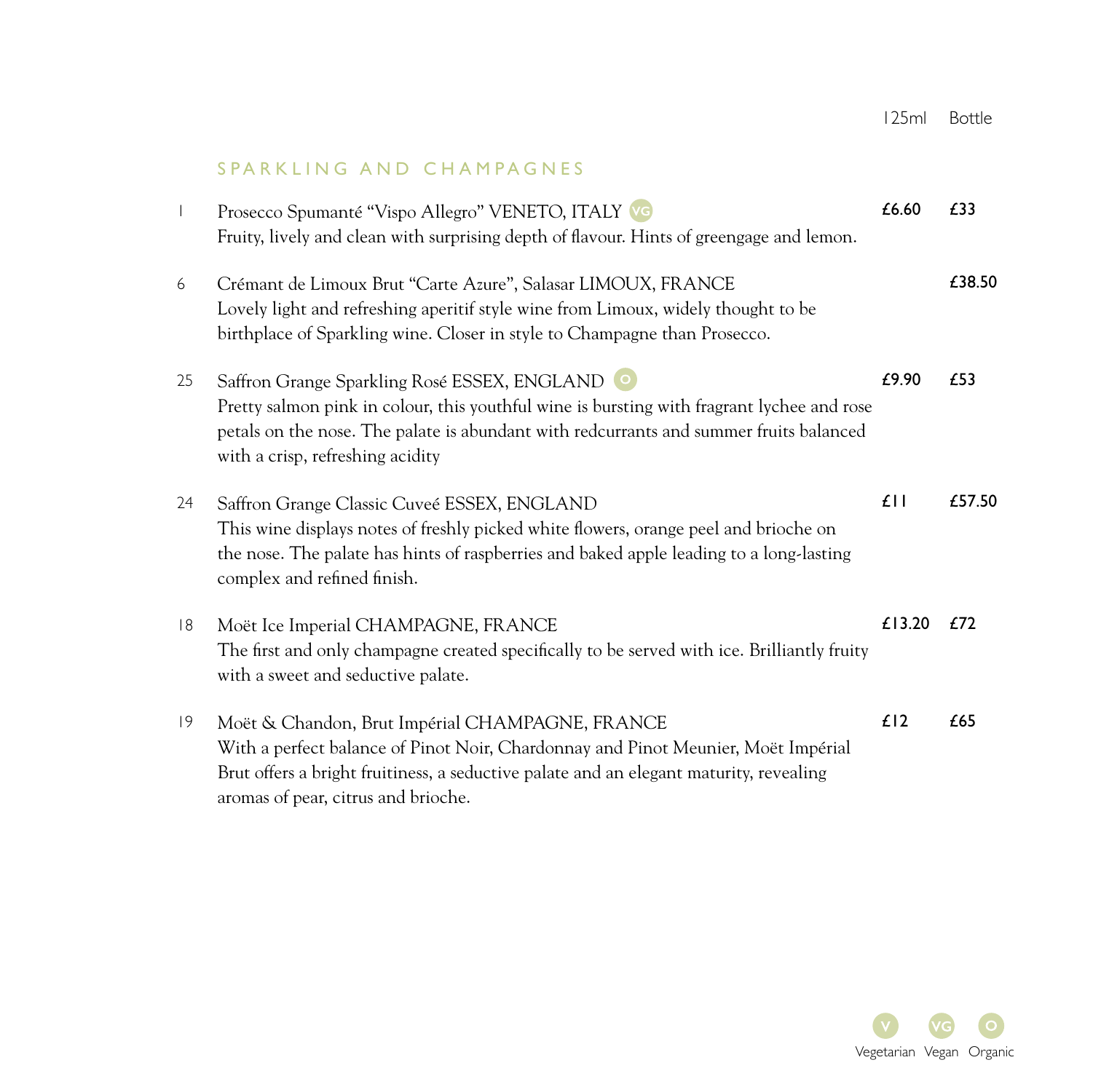### SPARKLING AND CHAMPAGNES

21 Moët & Chandon, Rosé Impérial CHAMPAGNE, FRANCE Moet Brut Rose Imperial reveals intense aromas of fresh red summer berries (strawberry, raspberry and red currant) with floral notes (rose, hawthorn) and a light peppery touch. £77 11 Bollinger, Special Cuvée CHAMPAGNE, FRANCE Bollinger is famous for its consistency of style, structure and aromatic complexity. This is a complex and elegant Champagne with a wonderful combination of velvety bubbles and flavours of pear, brioche, spice and fresh walnuts. £83 20 Moët & Chandon, Brut Impérial Magnum CHAMPAGNE, FRANCE Perhaps the best known Champagne, the Brut Imperial from Moët embodies their house style: crisp and clean, this classic Champagne shows citrus aromas and hints of biscuity flavours. An excellent apéritif. £150

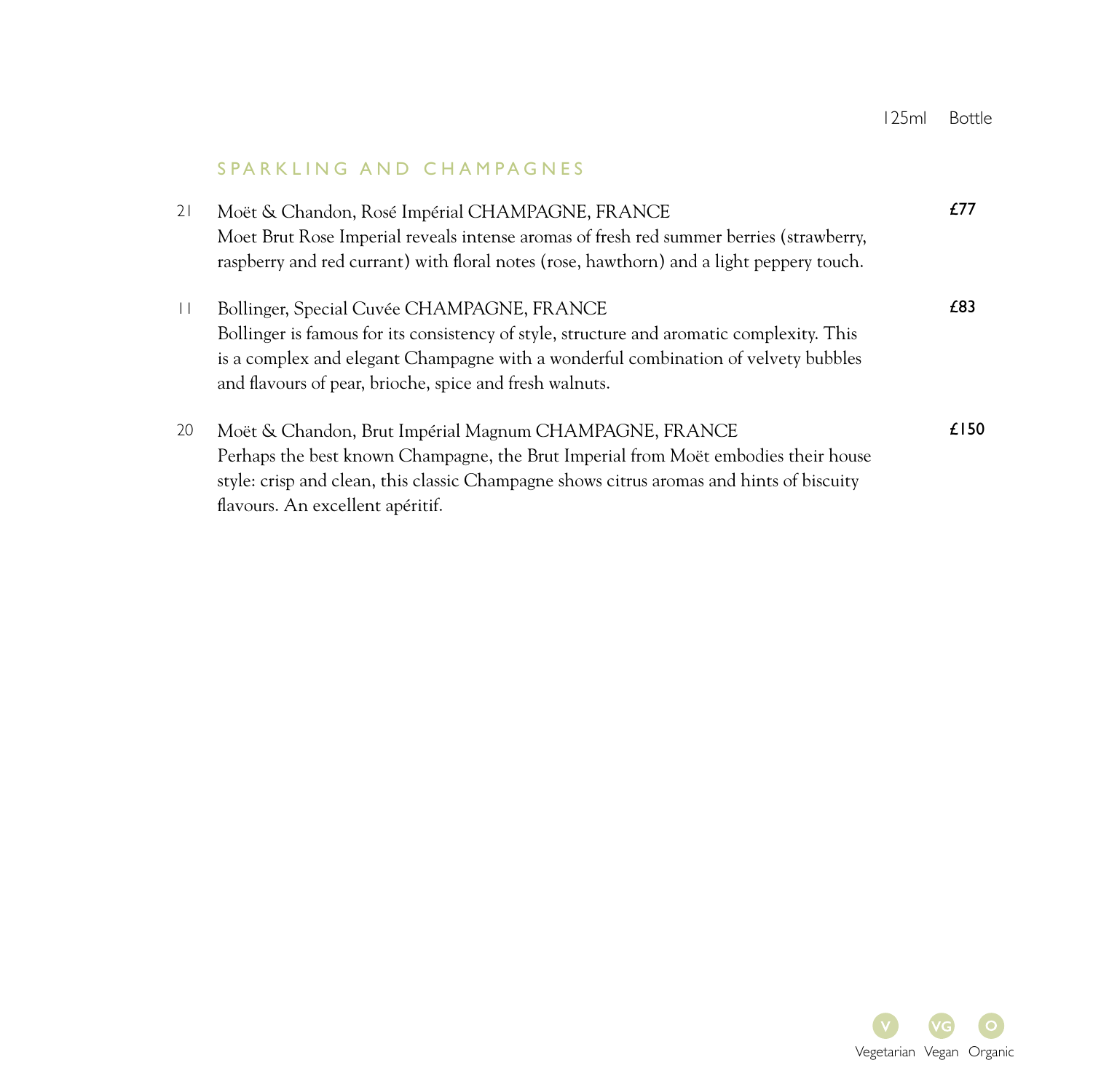## CLEAN AND CRISP WHITES

| 117 | Grüner Veltliner "Little Cricket" PANNON, HUNGARY<br>This Hungarain take on an Austrian classic is a little gem. Dry, clean and<br>crispwith citrus notes, yellow plum, light green apple and a hint of white<br>pepper.                      | £6.10 | £8.50 | £24    |
|-----|-----------------------------------------------------------------------------------------------------------------------------------------------------------------------------------------------------------------------------------------------|-------|-------|--------|
| 118 | Pinot Grigio "Conviviale" VENEZIA, ITALY VG<br>Ripe orchard fruits on the nose with hints of honey and peach. Lightly spicy<br>with good weight and texture, balanced by fresh acidity.                                                       | £6.55 | £9.20 | £26    |
| 115 | Picpoul de Pinet "Le Beau Flamant" COTEAUX DU LANGUEDOC,<br><b>FRANCE</b><br>Known as 'the Chablis of the South', Picpoul is crisp and dry but with plenty<br>of stone fruit, melon, and tropical flavours.                                   | £6.55 | £9.20 | £26    |
|     | 119 Pinot Gris "Cellar Selection" Sileni, HAWKES BAY, NEW ZEALAND<br>Aromatic peach flavours mingle with beautifully balanced acidity and a long,<br>mineral-led finish. A classic Hawkes Bay wine.                                           |       |       | £42    |
| 129 | Tuffon Hall Bacchus "Amelie" ESSEX, ENGLAND<br>On the nose a mixture of grapefruit, elderflower and even cucumber<br>leading on to an explosion of crisp fresh fruit and balanced acidity on the<br>palate. A gorgeous expression of Bacchus. |       |       | £32.50 |
| 120 | Sancerre "Les Fondettes" Sauvion LOIRE, FRANCE<br>A classically dry and flinty Sauvignon Blanc from this prestigious French<br>region in the Loire Valley. Persistent, aromatic and floral.                                                   |       |       | £47.50 |

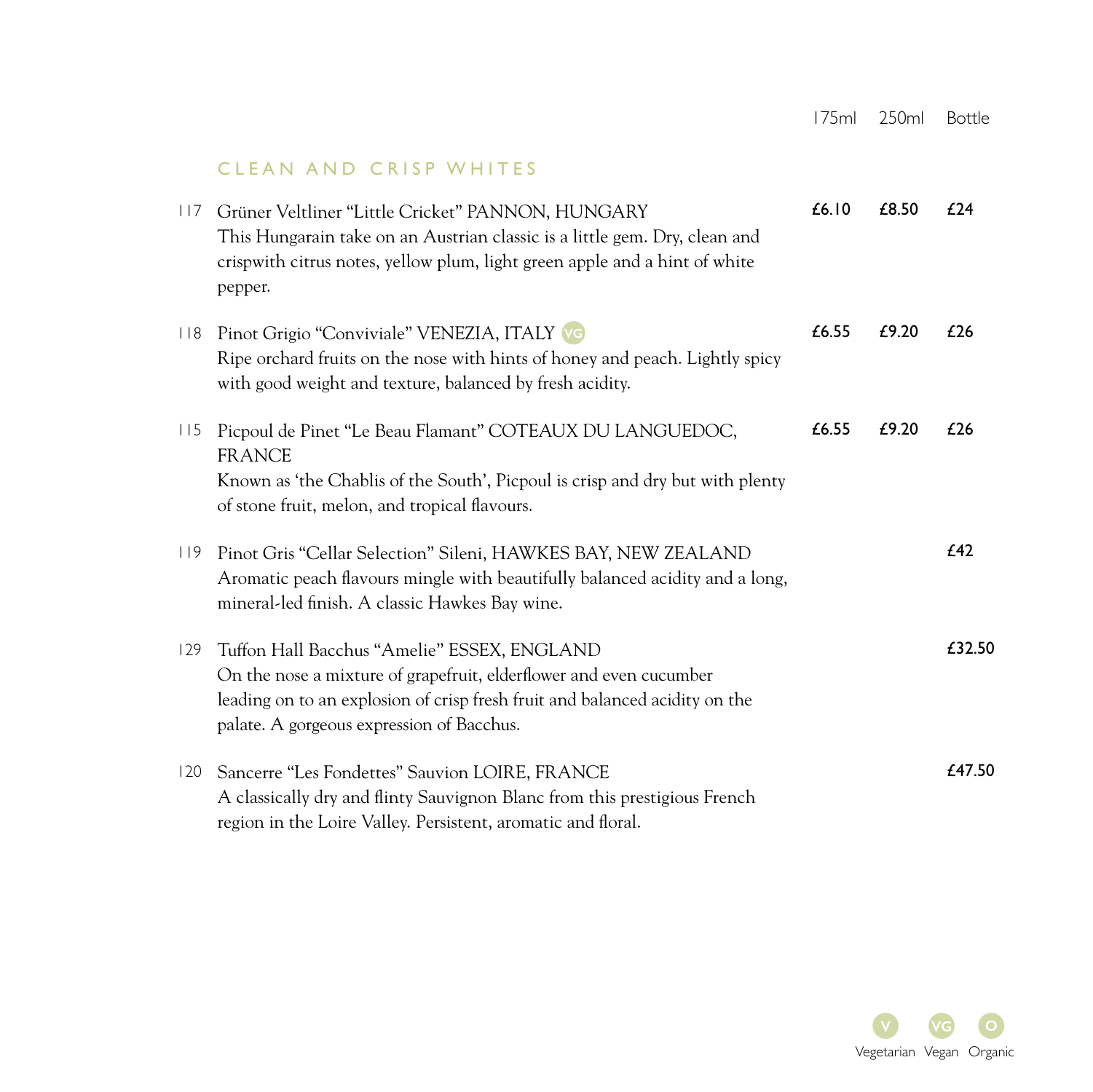# JUICY, FRUITY WHITES

| 200 | Vermentino/Colombard "Les Vignerons" SOUTHERN FRANCE<br>Light, fresh and clean with citrus and apple fruit. A slight note of fennel<br>follows on the soft and pleasant finish.                                                                                                     | £6    | £8.35  | £23.50 |
|-----|-------------------------------------------------------------------------------------------------------------------------------------------------------------------------------------------------------------------------------------------------------------------------------------|-------|--------|--------|
| 216 | Chardonnay "Sea Change" SALENTO, ITALY VG<br>Every bottle of Sea Change wine sold helps fund conservation projects around<br>the globe. Easy drinking and packed with citrus and tropical fruit flavours.<br>Crisp and fresh.                                                       | £7.15 | £10    | £28.50 |
| 215 | Boccantino Fiano SALENTO, ITALY<br>Ripe fruit and floral aromas. The palate has plenty of melon and peachy stone<br>fruit flavours, with a good crisp acidity and full and silky mouthfeel.                                                                                         |       |        | £32    |
| 109 | Albarino "Pirueta" RIAS BAIXAS, SPAIN VO<br>Young and fresh on the palate with fragrant peach, pear, white flowers and<br>nutmeg. Great with seafood.                                                                                                                               |       |        | £33    |
| 231 | Sauvignon Blanc, Lawson's Dry Hills MARLBOROUGH,<br>NEW ZEALAND VG<br>Allan Scott is a true pioneer of the Marlborough region. This wine is punchy<br>and vibrant with excellent varietal purity, finishing long and refreshing with<br>flavours of apple, nectarine and lime peel. | £9.50 | £13.35 | £38.50 |
| 909 | Pinot Gris, Hugel Estate ALSACE, FRANCE VG<br>Famille Hugel are true pioneers of the Alsace region. This beautifully fresh and<br>vibrant Pinot Gris is testament to their experience and dedication to quality.                                                                    |       |        | £61    |

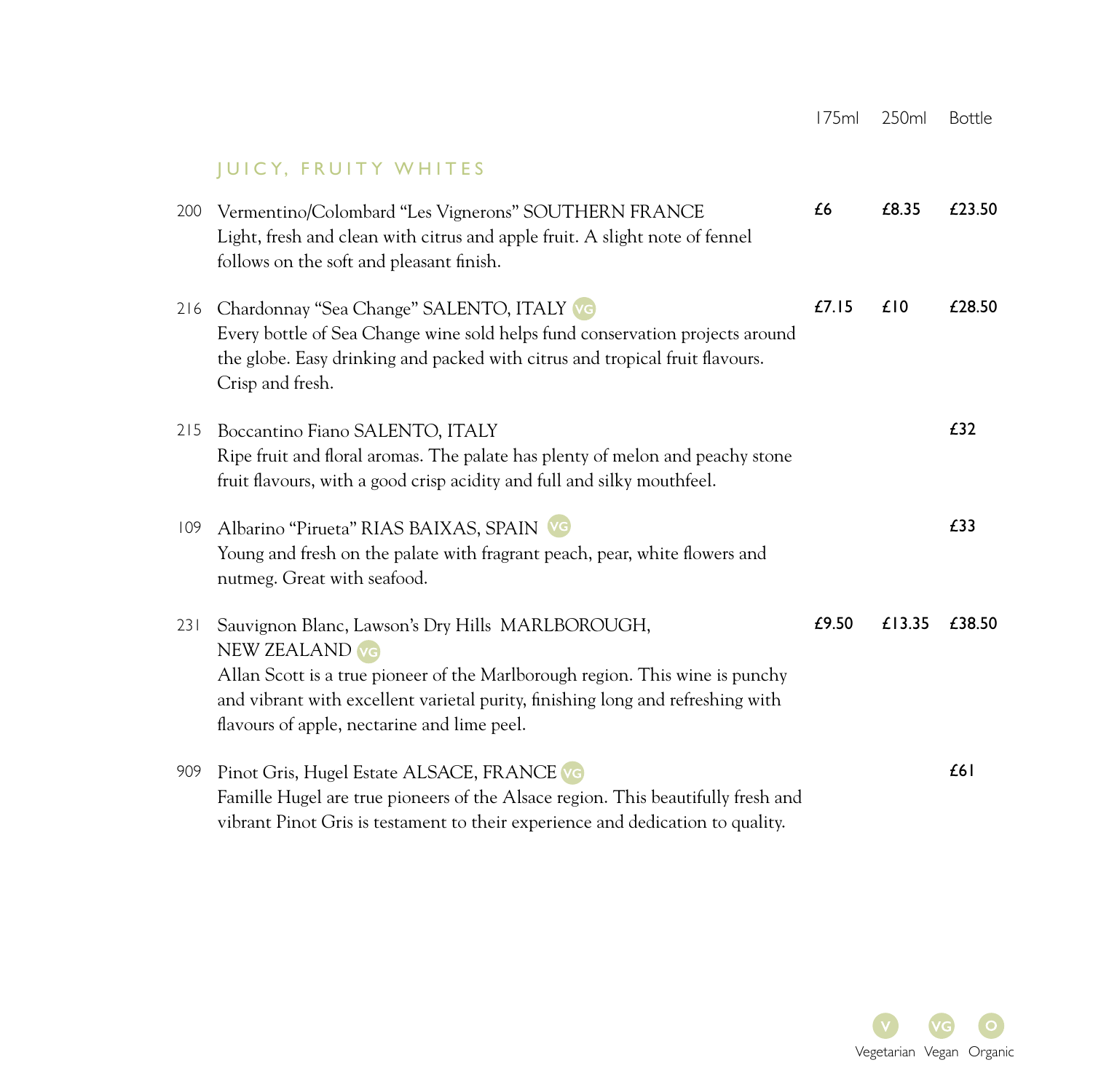### RICHER, FULLER WHITES

| 322 | Viognier "Caoba" MENDOZA, ARGENTINA                                                                                                                                                                                                                                                                      | £7.25 | £10.20 | f29    |
|-----|----------------------------------------------------------------------------------------------------------------------------------------------------------------------------------------------------------------------------------------------------------------------------------------------------------|-------|--------|--------|
|     | Floral and aromatic, fresh and unctuous. Delicate aromas of white flowers with                                                                                                                                                                                                                           |       |        |        |
|     | stone fruits on the palate.                                                                                                                                                                                                                                                                              |       |        |        |
| 316 | Gavi di Gavi, "Nuovo Quadro" La Battistina PIEDMONTE, ITALY (v)<br>An enticing nose of white peach and pear with hints of fresh lime and<br>gooseberry. Fresh and zesty citrus notes and ripe peachy characters are balanced<br>by crisp acidity and mineral notes leading to a textured complex finish. |       |        | £38    |
| 312 | Chablis, Domaine de la Motte BURGUNDY, FRANCE                                                                                                                                                                                                                                                            |       |        | £42.50 |
|     | A classic Chablis from vines grown on the famous Kimmeridgian clay with                                                                                                                                                                                                                                  |       |        |        |
|     | nervy, mineral fruit. A modest use of oak adds richness and balance.                                                                                                                                                                                                                                     |       |        |        |
|     |                                                                                                                                                                                                                                                                                                          |       |        |        |
| 901 | Chardonnay "Acero", Marimar Estate CALIFORNIA, USA                                                                                                                                                                                                                                                       |       |        | £63    |
|     | Especially selected for fruit intensity and aromatics, the grapes are fermented                                                                                                                                                                                                                          |       |        |        |
|     | in stainless steel (Acero) to capture the purity of the flavors. Delighfully<br>creamy and long.                                                                                                                                                                                                         |       |        |        |
| 910 | Chablis, 1er Cru "Vaillons", Domaine William Fèvre BURGUNDY, FRANCE                                                                                                                                                                                                                                      |       |        | £88    |
|     | The pedigree of Vaillons shines through in the classic mineral character of this                                                                                                                                                                                                                         |       |        |        |
|     | wine. Domaine William Fèvre are one of the best producers in the region of                                                                                                                                                                                                                               |       |        |        |
|     | Chablis and this wine is a true classic.                                                                                                                                                                                                                                                                 |       |        |        |
|     |                                                                                                                                                                                                                                                                                                          |       |        |        |

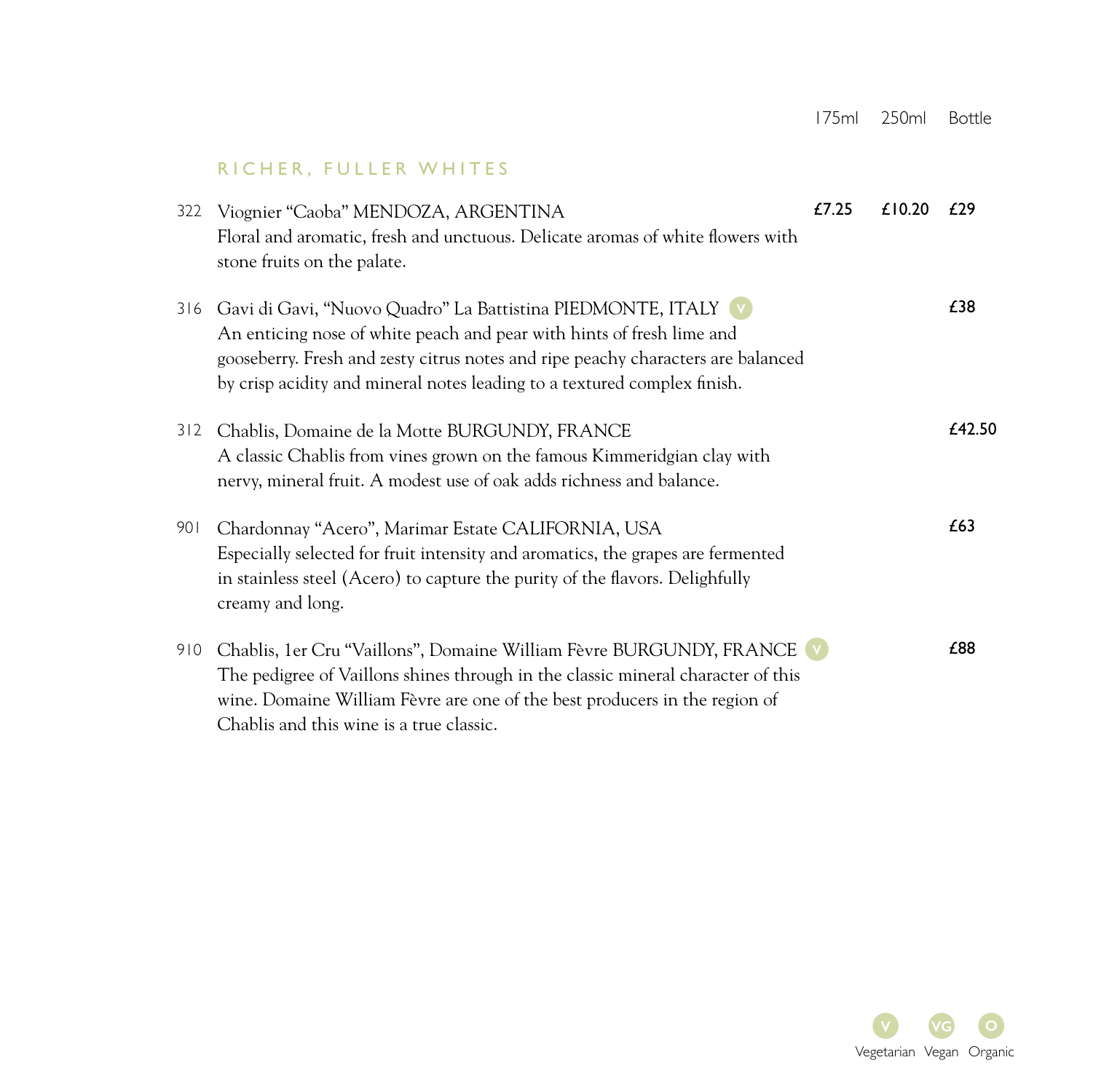# ROSÉ WINES

| 40 I | Pinot Grigio Rosé "La Riva" SICILY, ITALY<br>Very light and refreshing with a delicate pear-drop fruit. Bright and fresh,<br>terrifically easy to drink.                                                                     | £6.10 | £8.50  | £24 |
|------|------------------------------------------------------------------------------------------------------------------------------------------------------------------------------------------------------------------------------|-------|--------|-----|
| 404  | Rosé "Mimi", Vins-Breban COTES DE PROVENCE, FRANCE<br>This mouthwatering rosé is the flagship wine from Provence specialists - Vins<br>Breban. Light pink and dry with crushed strawberry, lemon and watermelon<br>flavours. | £8.65 | £12.20 | £35 |
|      | MAGNUM                                                                                                                                                                                                                       |       |        |     |
| 407  | Rosé "Mimi", Vins-Breban COTES DE PROVENCE, FRANCE<br>This mouthwatering rosé is the flagship wine from Provence specialists<br>- Vins Breban. Light pink and dry with crushed strawberry, lemon and<br>watermelon flavours. |       |        | £69 |

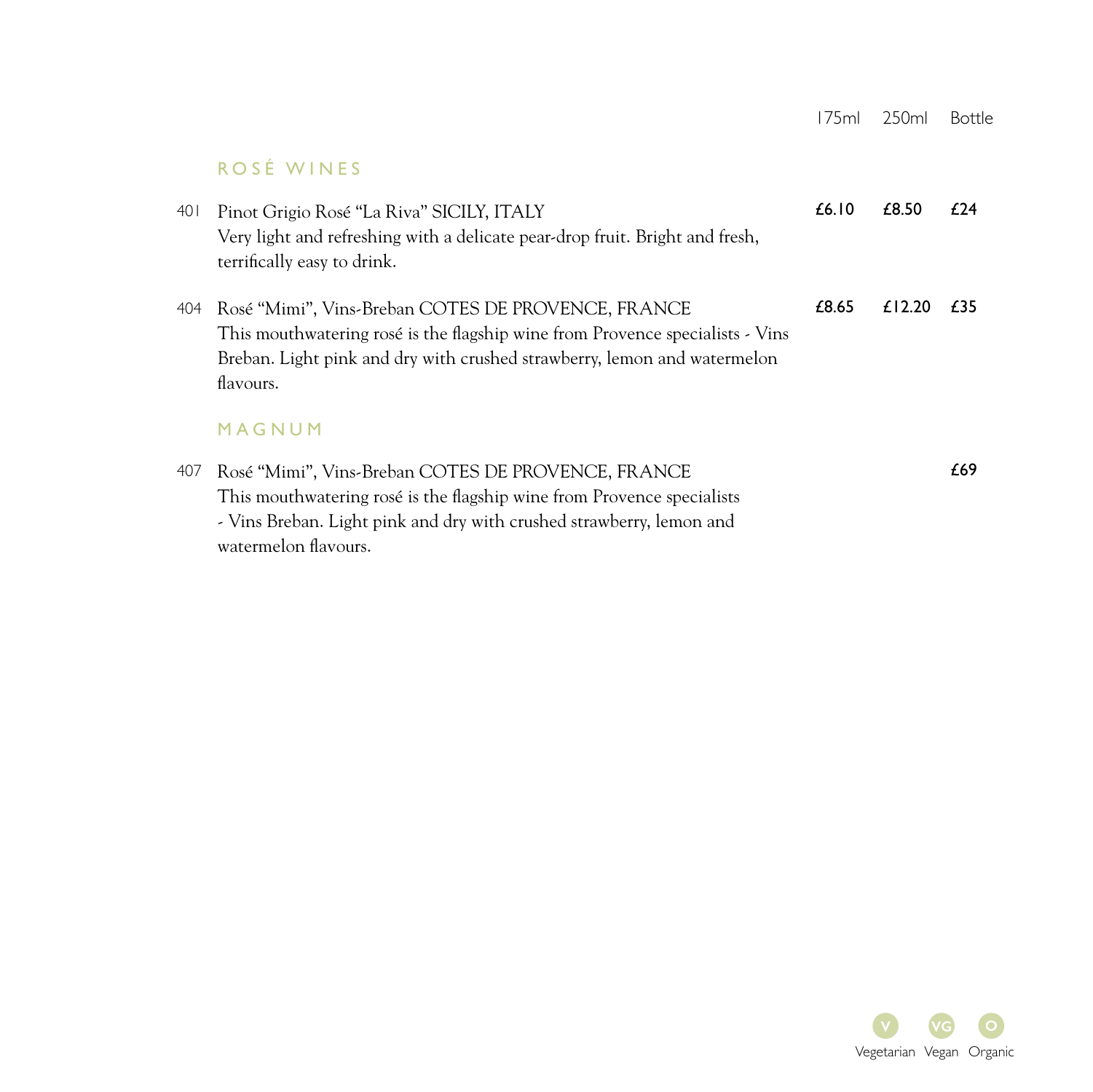# LIGHT, FRESH REDS

| 510 | Grenache/Pinot Noir "Les Vignerons" SOUTHERN FRANCE<br>Light to mid bodied, very quaffable with lovely ripe cherry fruit and a touch<br>of spice.                                                                   | £6    | £8.35  | £23.50 |
|-----|---------------------------------------------------------------------------------------------------------------------------------------------------------------------------------------------------------------------|-------|--------|--------|
| 504 | Gamay Noir "Jean" Domaine Loron BURGUNDY, FRANCE<br>A soft and easy drinking alternative to Beaujolais. Light, fruity and fresh with<br>delicate bubblegum aromas.                                                  | £7.40 | £10.35 | £29.50 |
| 511 | Valpolicella Classico "Lucchine", Tedeschi VENETO, ITALY<br>The Tedeschi vineyards are set in the foot of the Pedemonte hills. This wine is<br>fresh and lively with plump red fruits and a juicy lingering finish. |       |        | £36.50 |
| 509 | Chorey-Lès-Beaune, Domaine Jaffelin BURGUNDY, FRANCE VG<br>This is a generous and supple Burgundy, full of red-berry fruit with a hint<br>of liquorice on the smooth palate.                                        |       |        | £58.50 |

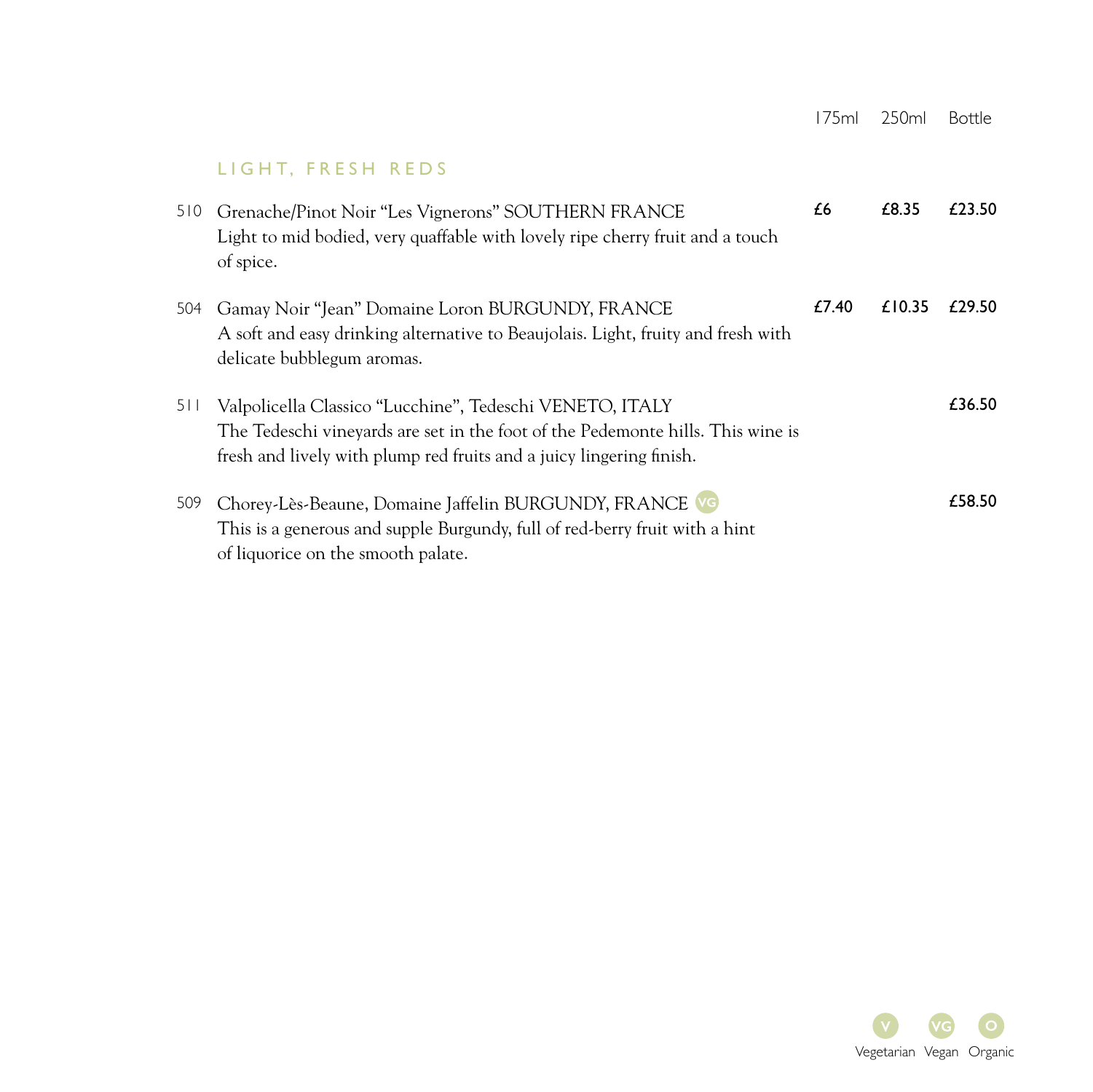## SMOOTH AND FRUIT DRIVEN REDS

| 601 | Villa Rosa Merlot CENTRAL VALLEY, CHILE<br>Ripe and juicy. Full of smooth, juicy plum fruit flavours and delicate herbal<br>notes. Medium-bodied with soft, ripe tannins.                                                                                                 | £6.35 | £8.85  | £25    |
|-----|---------------------------------------------------------------------------------------------------------------------------------------------------------------------------------------------------------------------------------------------------------------------------|-------|--------|--------|
| 619 | Organic Carmenère, Adobe Reserva COLCHAGUA VALLEY, CHILE VG<br>Intensely fruity nose, with standout plum and redcurrant aromas and hints of<br>toast and blackcurrants. Smooth, ripe, velvety tannins and good density                                                    | £7.50 | £10.50 | £30    |
| 628 | Barbera d'Asti Superiore "Crocera" PIEDMONTE, ITALY VG<br>An attractively fresh red from the cooler climates of Northern Italy.<br>Aromas of ripe black cherry, damson and toasty spice. A rich palate with<br>plum and sour cherry fruit.                                | £7.95 | £11.20 | £32    |
| 633 | Cinsault/Pais/Carignan "La Causa", Torres ITATA VALLEY, CHILE<br>A blend of old-vine Cinsault, País and Carignan made by Miguel Torres in the<br>southern region of Itata. It oozes a soft perfume of bright black and dried fruits,<br>the palate is complex and herbal. |       |        | £37.50 |
| 634 | Valenciso Rioja Reserva RIOJA, SPAIN VG<br>Savoury aromas alongside lifted, perfumed notes of violet and blackberry. This<br>wine shows all the elegance of the variety - tight and concentrated with spice,<br>fine tannins, great complexity and purity.                |       |        | £48.50 |
|     | F211 Château La Patache, Pomerol BORDEAUX, FRANCE<br>A plump, bold wine, which exhibits all the rich fruit you'd expect from a truly<br>great Merlot. Depth of fruit is is complimented by dark chocolate and mocha,<br>and fine-grained tannins.                         |       |        | £66    |
|     | F212 Château Laroque, Saint-Émilion Grand Cru BORDEAUX, FRANCE<br>A top-class Saint-Émilion from a family-run château, this Merlot-dominated<br>claret has concentrated, rich, fragrant fruit. Hand picked grapes from low-<br>yielding vines ensure excellent quality.   |       |        | £77    |

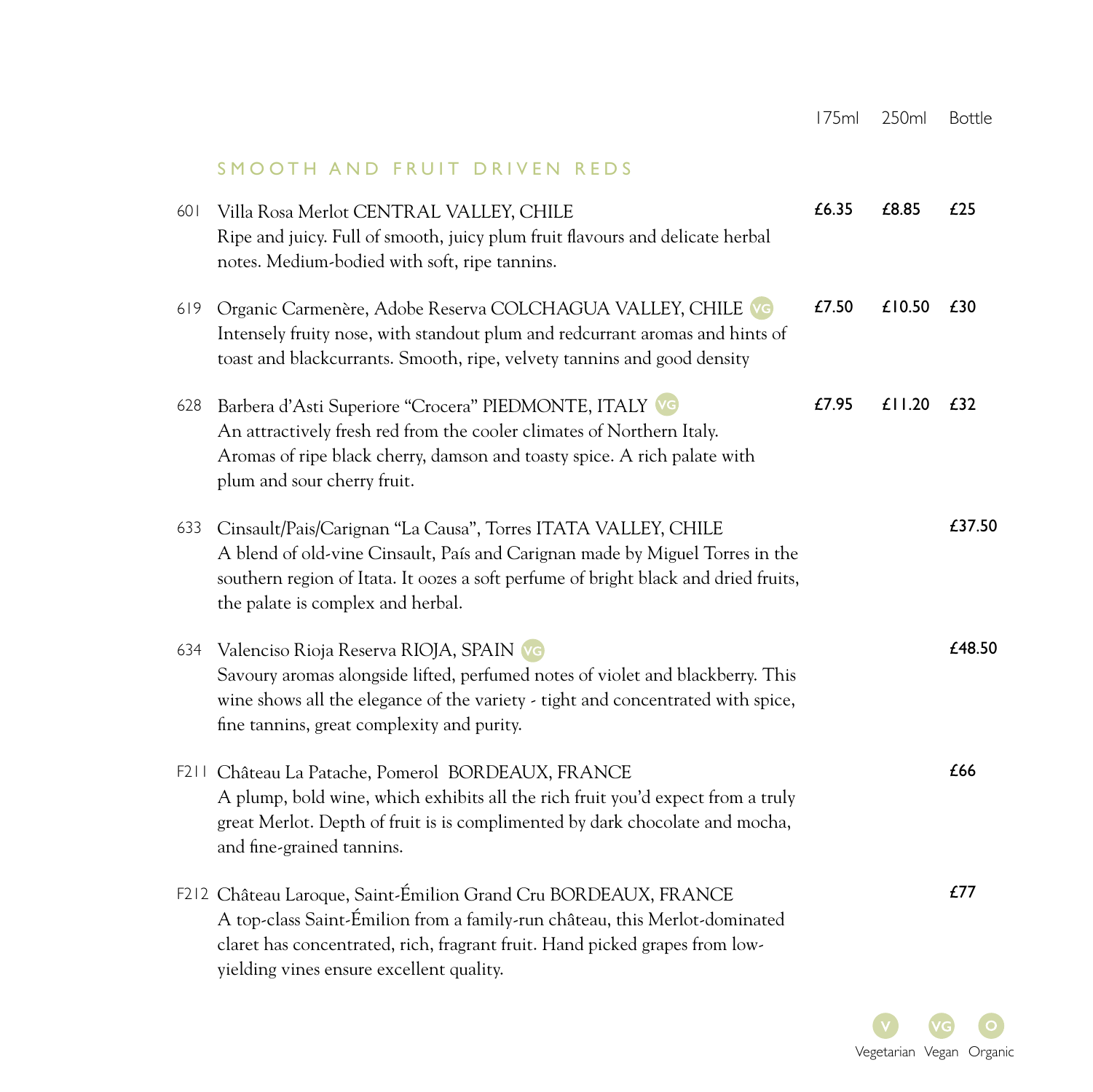## RICHER, FULL BODIED REDS

|     | 713 Malbec "Alto de Mayo" MENDOZA, ARGENTINA<br>Spicy cherries and plum, with notes of blackcurrant and a long smoky finish.                                                                                                                             | £6.55 | £9.20  | £26    |
|-----|----------------------------------------------------------------------------------------------------------------------------------------------------------------------------------------------------------------------------------------------------------|-------|--------|--------|
| 714 | Negroamaro "Sea Change" SALENTO, ITALY VG<br>Every bottle of Sea Change wine sold helps fund conservation projects around<br>the globe. Medium bodied with soft tannins, the initial burst of bright fruit is<br>followed by a smooth, lingering finish. | £7.15 | £10    | £28.50 |
| 715 | Cabernet Sauvignon Reserve, Domaine Crès Ricards<br><b>SOUTHERN FRANCE VG</b><br>The nose offers notes of mocha, liquorice and dark berry fruits. The palate is<br>silky, with pleasant fruit sweetness and a peppery finish.                            | £7.60 | £10.70 | £30.50 |
| 705 | Bodegas Olarra "Cerro Anon" Rioja Crianza RIOJA, SPAIN VG<br>A fine example of Rioja Crianza. Classic in style, rounded, spicy red fruits with<br>vanilla aromas and a long, silky finish.                                                               |       |        | £34.50 |
| 717 | Domaine La Font de Notre Dame Rasteau RHONE, FRANCE<br>From 80 year old vines and studded with aromas of ripe cherry, blackberry,<br>licorice, spices, and a hint of chocolate. An explosive palate offers ripe fruit<br>and spicy, enduring tannins.    |       |        | £43    |
|     | F221 Châteauneuf-du-Pape, Chante Cigale RHONE, FRANCE VG<br>Warm black fruit and plum aromas, with cinnamon, spices, pepper and a hint<br>of vanilla. The palate is concentrated with damsons, red fruit, spice and stony<br>minerality.                 |       |        | £62    |
|     | F214 Château Poujeaux, Moulis en Medoc BORDEAUX, FRANCE<br>The nose, fine and elegant, offers ripe red fruit notes with a delicate oak touch.<br>The palate is complex and silky with smooth tannins, cherry, plum and vanilla.                          |       |        | £75    |